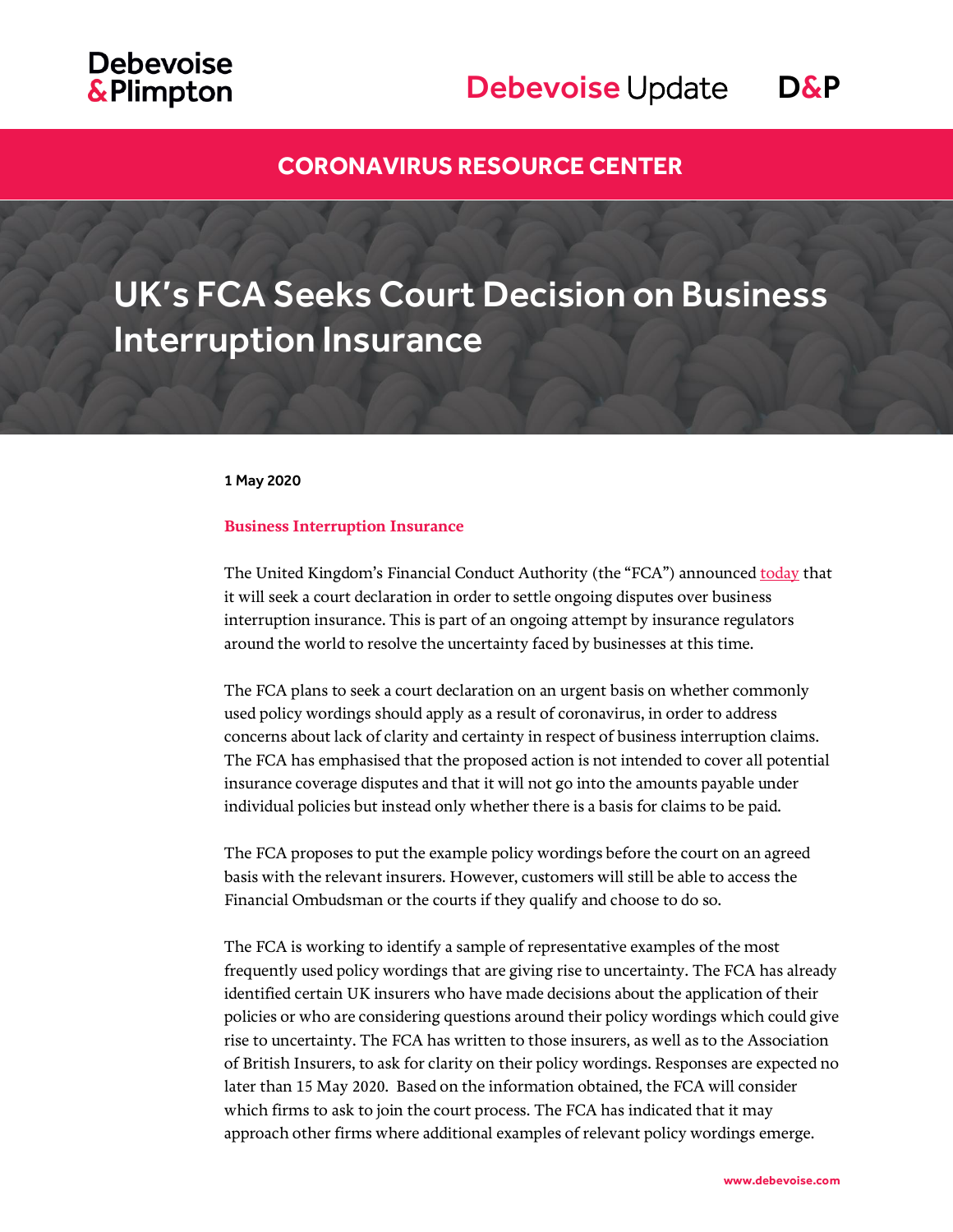While it is expected that only English-law governed insurance contracts will be included at this stage, whatever the English courts determine may also be relevant for other common law jurisdictions as a matter of insurance contract interpretation, especially other Commonwealth jurisdictions such as Canada, Australia and New Zealand.

As discussed in our previou[s update,](https://www.debevoise.com/insights/publications/2020/04/covid-19-the-fca-announces-its-approach-to) the FC[A announced](https://www.fca.org.uk/publication/correspondence/dear-ceo-insuring-sme-business-interruption-coronavirus.pdf) in mid-April that it saw no "reasonable grounds" to intervene in business interruption claims for coronavirus losses where policies do not cover pandemics. The FCA's view is that most policies do not cover pandemics, and therefore most insurers will have no obligation pay out in relation to coronavirus. The interim chief executive of the FCA, Christopher Woolard, reiterated this in a statement this morning but noted that there are some policies where there is "genuine uncertainty" about whether there is cover provided under the policy. As such, the FCA's intended court action is "designed to resolve a selected number of key issues causing uncertainty as promptly as possible and to provide greater clarity for all parties, both insured and insurers. It is clear that decisive action is appropriate given the severity of the potential consequences for customers."<sup>1</sup>

The FCA also simultaneously published [a statement](https://www.fca.org.uk/news/statements/insuring-smes-business-interruption) on business interruption insurance, particularly in relation to small and medium enterprises, in which it provided further details of the proposed court action, as well as restating its expectation that where insurers have determined that there is an obligation to pay out under a business interruption policy, they do so quickly, using interim payments were appropriate. In making this statement, the FCA flagged that it expects firms to be able to demonstrate that they continue to comply with their regulatory and contractual obligations in relation to customers.

This FCA-initiated court process seems targeted to alleviate fears that disputes between insurers and policyholders could stretch into lengthy court claims, extending the uncertainty experienced in the economy.

#### **Insurance Guidance**

 $\overline{a}$ 

In addition to the announcement above, the FCA also stated that it is proposing a series of additional guidance measures to support both consumers and businesses. The package of measures sets out the FCA's expectations that insurance firms should consider whether:

• their products still offer value to customers - for example, coronavirus may have an impact on the extent to which policyholders can use and access benefits from their insurance products; and

<sup>1</sup> [https://www.fca.org.uk/news/press-releases/fca-seeks-legal-clarity-business-interruption-insurance.](https://www.fca.org.uk/news/press-releases/fca-seeks-legal-clarity-business-interruption-insurance)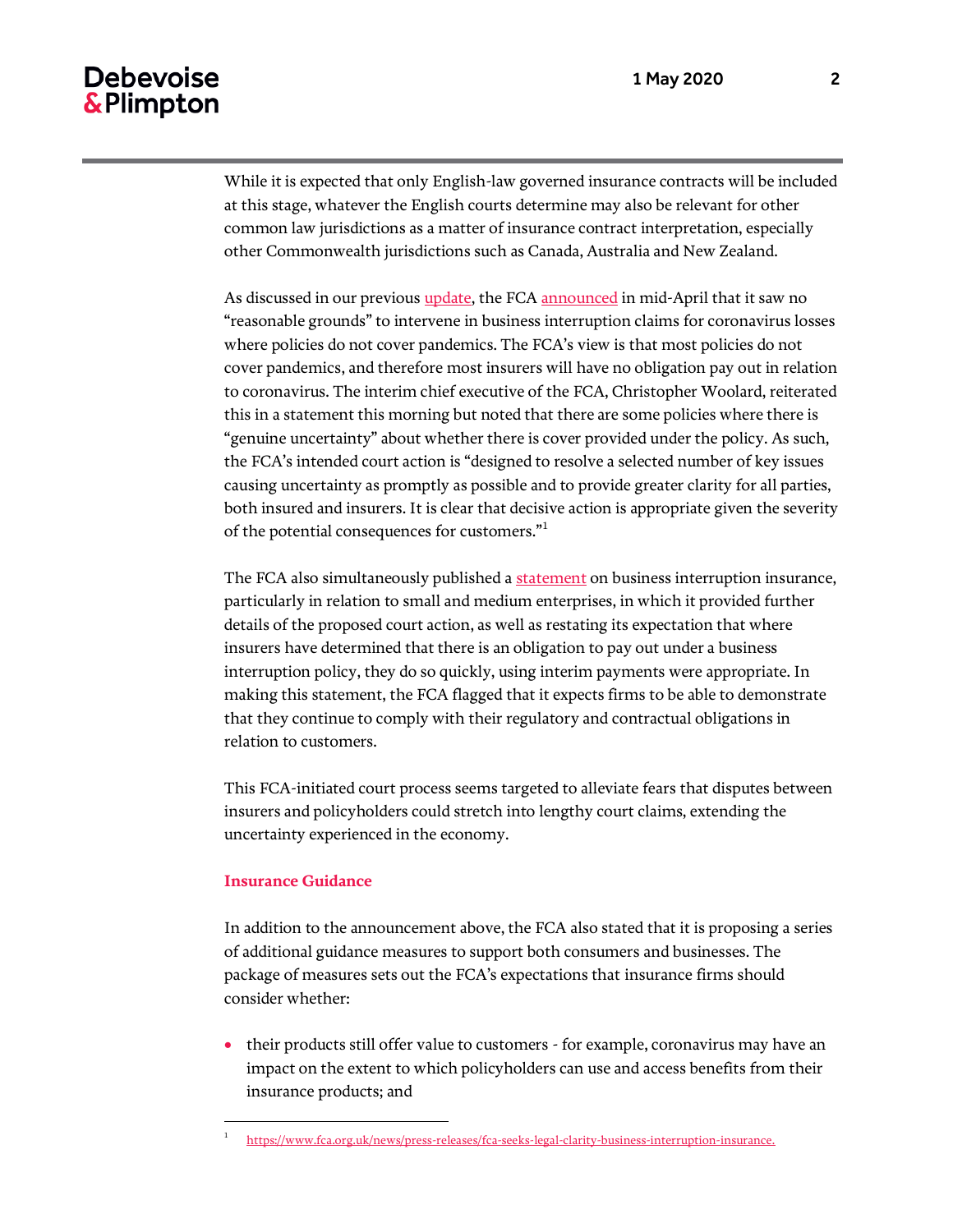## Debevoise & Plimpton

they can be doing more for those suffering a financial impact because of coronavirus.

In relation to the first point above, the FCA cited public liability insurance as an example of a product that may be less relevant (albeit temporarily) for some businesses that have been closed as a result of the government's stay-at-home orders. The FCA has indicated that insurers should assess the value of their products and consider appropriate actions, which might include changing how benefits are delivered, refunding some premiums or suspending monthly payments for a certain period of time. The FCA is giving insurers six months to make their assessments.

The FCA also expects insurers to take steps to help their "customers alleviate temporary financial distress and maintain insurance cover that meets their demands and needs". $^2$  It proposes a range of options that might be appropriate (although these should be considered in the context of the respective policy), including giving customers premium payment holidays or refunding premium payments (in part) where the whole amount has been paid up front, waiving administration and cancellation fees, relaxing charges or interest incurred for missed payments or extending cooling-off periods.

The FCA is asking for comments on its proposed guidance. Comments on its proposal to help customers in temporary financial distress are due by 5 May and by 15 May in relation to its proposals to assess the value of insurance products. If confirmed, the measures will apply shortly after the respective response dates. The FCA will review the measures in three months' time, taking into account any developments linked to coronavirus, and may revise the guidance where appropriate.

For more information regarding the coronavirus, please visit ou[r Coronavirus Resource](https://www.debevoise.com/topics/covid19checklist)  [Center.](https://www.debevoise.com/topics/covid19checklist)

\* \* \*

Please do not hesitate to contact us with any questions.

#### LONDON

 $\overline{a}$ 



James C. Scoville jscoville@debevoise.com



Clare Swirski cswirski@debevoise.com



Benjamin Lyon blyon@debevoise.com

2 [https://www.fca.org.uk/news/press-releases/fca-seeks-legal-clarity-business-interruption-insurance.](https://www.fca.org.uk/news/press-releases/fca-seeks-legal-clarity-business-interruption-insurance)